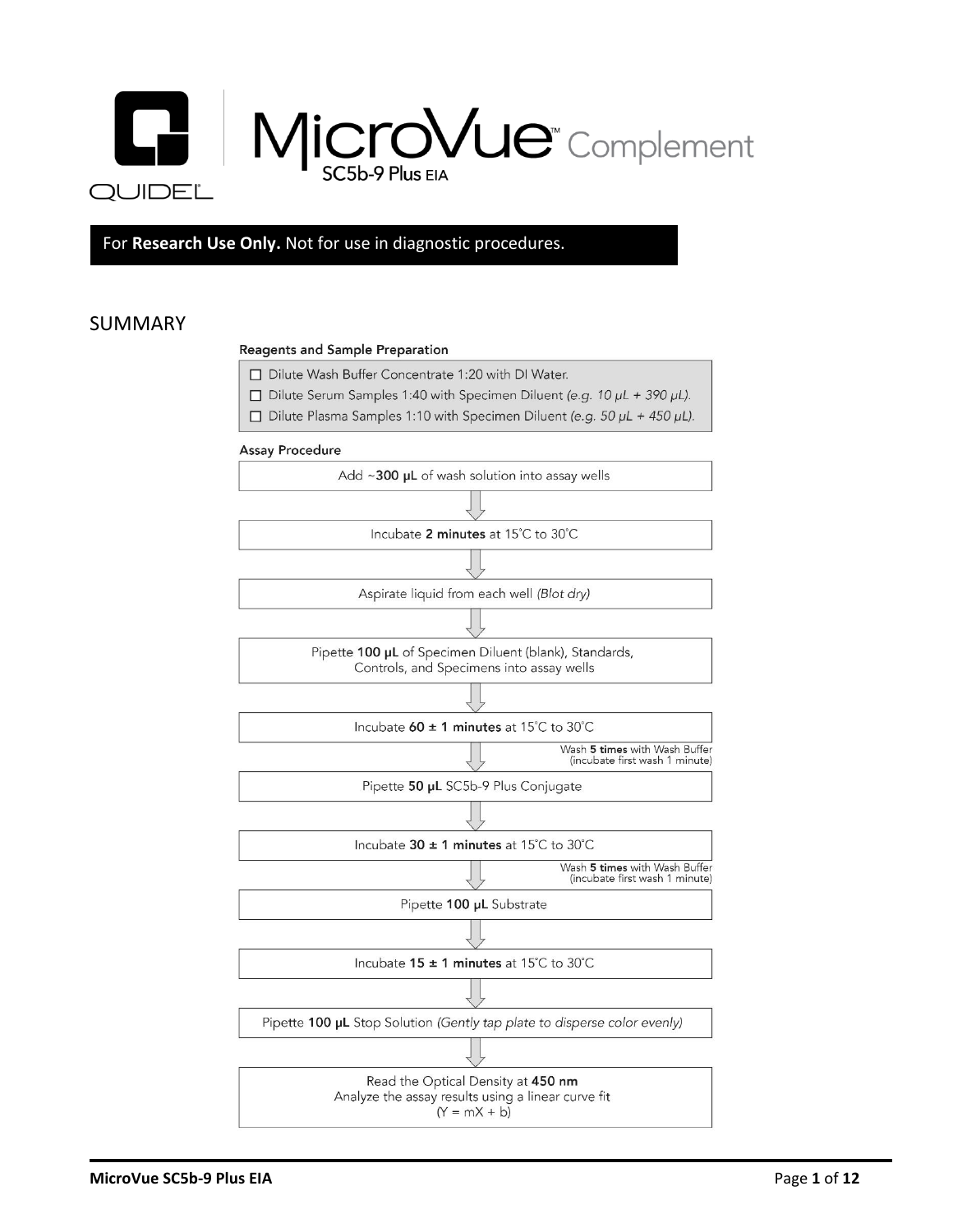## SUMMARY AND EXPLANATION

The MicroVue SC5b-9 Plus Enzyme Immunoassay measures the amount of the SC5b-9 complex in specimens.

The Terminal Complement Complex (TCC, SC5b-9) is generated by the assembly of C5 through C9 as a consequence of activation of the complement system by either the classical, lectin or alternative pathway.<sup>1</sup> The membrane attack complex (MAC), a form of TCC, is a stable complex that mediates the irreversible target cell membrane damage associated with complement activation.<sup>1-4</sup> Complexes formed in the absence of a target membrane bind to naturally occurring regulatory serum proteins, e.g. the S protein,<sup>5-7</sup> at the C5b-7 stage of assembly forming soluble, non-lytic TCC.<sup>1,5</sup> For purposes of this document, we refer to all forms of stable Terminal Complement Complex interchangeably as TCC and SC5b-9, recognizing that other complement regulatory proteins, like Clusterin, also form these stable complexes and are detectable in the SC5b-9 Plus assay.

The MicroVue SC5b-9 Plus Enzyme Immunoassay measures the concentration of TCC thereby giving an indication of the status of the terminal complement pathway in the specimen. It uses a monoclonal antibody to the C9 ring of TCC to capture the complex. The trapped TCC is subsequently detected with HRP-conjugated antibodies that bind to antigens of the SC5b-9 complex. This test, which provides a rapid, highly specific and quantitative procedure for measuring TCC levels, is designed for investigations studying the role or status of terminal complement pathway activation in numerous research settings, and for monitoring the generation of SC5b-9 complexes *in vivo* or *in vitro*.

## PRINCIPLE OF THE PROCEDURE

The MicroVue SC5b-9 Plus Enzyme Immunoassay for the quantitation of SC5b-9 in human serum, plasma, or experimental samples is a three-step procedure utilizing (1) a microassay plate coated with a mouse monoclonal antibody that binds specifically to the C9 ring of SC5b-9, (2) HRP-conjugated antibodies to antigens of SC5b-9, and (3) a chromogenic substrate.

In the first step, standards, controls, and test specimens are added to microassay wells precoated with an anti-SC5b-9 specific monoclonal antibody. SC5b-9 present in the standards, controls, or specimens will bind to the immobilized anti-SC5b-9. After incubation, a wash cycle removes unbound material. Constituent proteins of the TCC, including C9, do not bind to this antibody and are washed away during the wash cycle.

In the second step, horseradish peroxidase (HRP)-conjugated antibodies to antigens on SC5b-9 are added to each test well. The enzyme-conjugated antibodies bind to SC5b-9 that was captured by the monoclonal anti-SC5b-9 bound on the surface of the microassay wells. After incubation, a wash cycle removes unbound conjugate.

In the third step, a chromogenic enzyme substrate is added to each microassay well. The bound HRP-conjugate reacts with the substrate forming a blue color. After incubation, a reagent is added to stop color development, resulting in a yellow color. The standard, control, and test specimen absorbances ( $A_{450}$  values) are measured spectrophotometrically. The color intensity of the reaction mixture is proportional to the concentration of SC5b-9 (TCC) present in the test specimens, standards, and controls.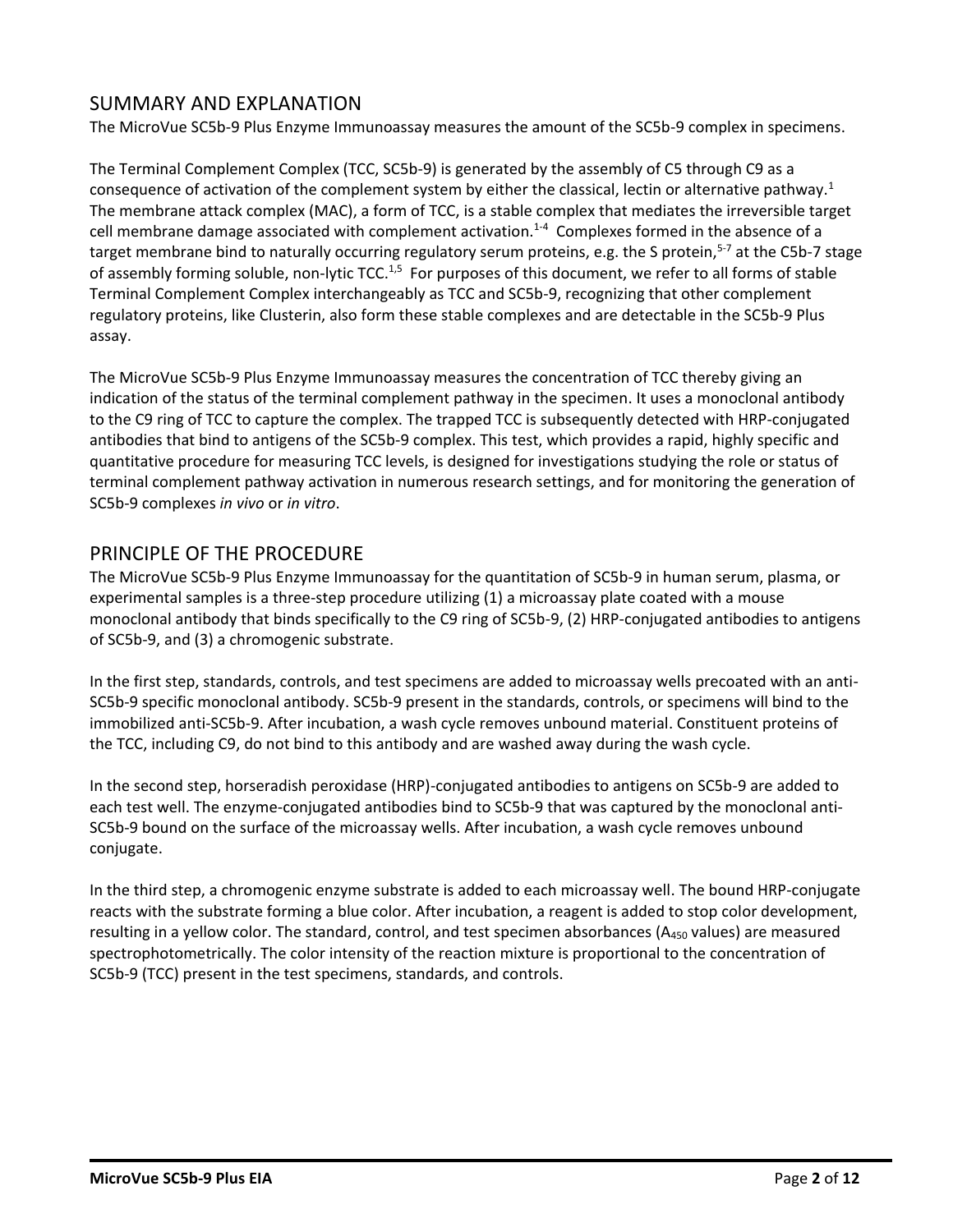### REAGENTS AND MATERIALS PROVIDED

#### **96 Assays for SC5b-9 complex**

**MicroVue SC5b-9 Plus EIA kit contains the following:**

| A<br>B<br>C<br>D<br>Е | <b>SC5b-9 Plus Standards:</b>                                                                    | Parts A9958-62<br>Contains human serum containing known amounts of SC5b-9 in PBS, Protein Stabilizers, Preservatives            | 1.5 mL, 1 each |
|-----------------------|--------------------------------------------------------------------------------------------------|---------------------------------------------------------------------------------------------------------------------------------|----------------|
| н                     | Low/High Controls                                                                                | Parts A9581, A9582<br>Contains human plasma with a high/low level of SC5b-9 complexes, Preservatives                            | 1.5 mL, 1 each |
| O                     | <b>Coated Strips</b><br>pouch                                                                    | <b>Part A3840</b><br>Eight-well strips coated with a mouse monoclonal antibody specific for human SC5b-9 in a resealable foil   | 12 each        |
| 2                     | <b>Stop Solution</b><br>Contains 2N H <sub>2</sub> SO <sub>4</sub>                               | <b>Part 4978</b>                                                                                                                | 12 mL          |
| ❸                     | <b>20X Wash Solution Concentrate</b>                                                             | <b>Part A9957</b><br>Contains phosphate buffered saline (PBS), 1.0% Tween-20 <sup>®</sup> , and 0.035% Proclin <sup>®</sup> 300 | 50 mL, 2 each  |
| Ø                     | <b>Specimen Diluent</b><br>Contains PBS, 0.05% Tween-20 Protein Stabilizers, 0.035% Proclin 300  | <b>Part A3670</b>                                                                                                               | 50 mL          |
| 6                     | <b>TMB Substrate</b><br>Ready to Use peroxide substrate and 3,3',5,5'-tetramethylbenzidene (TMB) | <b>Part A9946</b>                                                                                                               | 12 mL          |
| 6                     | <b>SC5b-9 Plus Conjugate</b>                                                                     | <b>Part A9577</b><br>Contains Horseradish Peroxidase-conjugated (Goat) antibodies to antigens of SC5b-9                         | 7 mL           |

## MATERIALS REQUIRED BUT NOT PROVIDED

- Timer (60-minute range)
- Calculator or other computational method to validate the assay
- Clean, unused microassay plates and/or test tubes and racks
- Container for wash buffer dilution
- Wash bottle Adjustable multichannel pipette (8 or 12 channels) or repeating micropipettes (optional)
- Clean pipettes, 1 mL, 5 mL, and 10 mL
- Micropipettes and pipette tips
- Plate reader capable of optical density readings between 0.0 and 2.0
- Deionized or distilled water
- While not required, a plate reader with auto-mix capability is recommended.

### WARNINGS AND PRECAUTIONS

- For Research Use Only. Not for use in diagnostic procedures.
- Treat specimen samples as potentially biohazardous material. Follow Universal Precautions when handling contents of this kit and any patient samples.
- Use the supplied reagents as an integral unit prior to the expiration date indicated on the package label.
- Store assay reagents as indicated.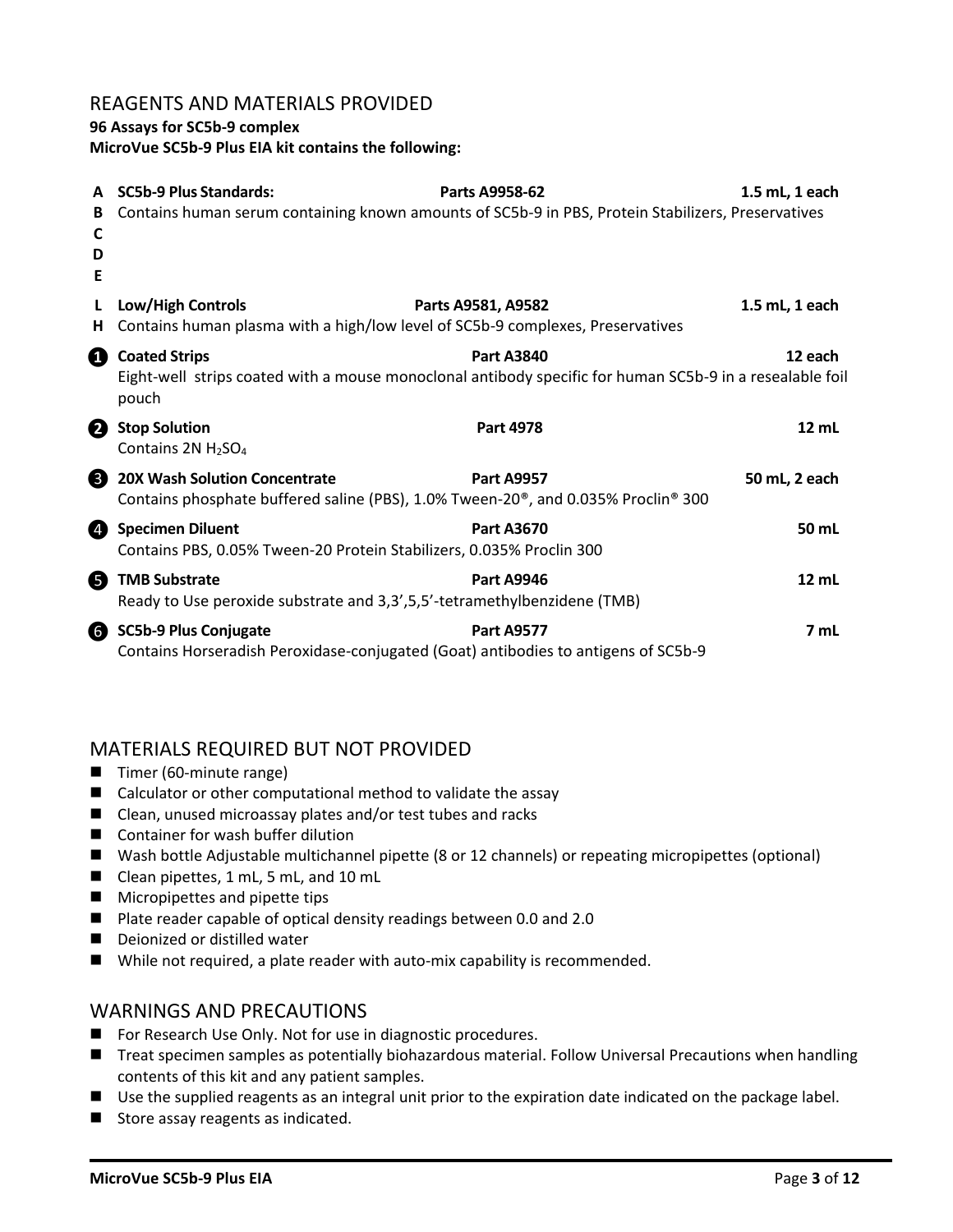- Do not use Coated Strips if pouch is punctured.
- ProClin 300 is used as a preservative. Incidental contact with or ingestion of buffers or reagents containing ProClin can cause irritation to the skin, eyes or mouth. Use good laboratory practices to reduce exposure. Seek medical attention if symptoms are experienced.
- $\blacksquare$  The Stop Solution for this product assay is 2N H<sub>2</sub>SO<sub>4</sub>. Avoid contact with eyes, skin, and clothing. If contact is made, immediately rinse affected area with water.
- Each donor unit used in the preparation of the standards and control sera of this product was tested by an FDA-approved method for the presence of antibody to human immunodeficiency virus (HIV1 and HIV2) and to hepatitis C virus, as well as for hepatitis B surface antigen. Since no test method can offer complete assurance that infectious agents are absent, these reagents should be handled at Biosafety Level 2 as recommended for any potentially infectious human serum or blood specimen in the Centers for Disease Control/National Institutes of Health manual "Biosafety in Microbiological and Biomedical Laboratories," 2007.
- Wear Nitrile or Latex gloves and protective eyewear when handling the chemical and/or biological components of this kit.
- Proper collection and storage of test specimens are essential for accurate results (see *SPECIMEN COLLECTION AND STORAGE*).
- Avoid microbial or cross-contamination of specimens or reagents.
- Do not use a microassay well for more than one test.
- Decontaminate all specimens, reagents, and materials by soaking for a minimum of 30 minutes in a 1:10 solution of household bleach (sodium hypochlorite) or autoclave at 121°C for 30 minutes at 15 psi.
- Using incubation times and temperatures other than those indicated in the Procedure section may give erroneous results.
- The TMB Substrate must be protected from light during storage and incubation. Avoid contact with eyes, skin, and clothing. If contact is made, immediately rinse affected area with water.
- Do not allow microassay wells to dry once the assay has begun.
- When removing liquid from the microassay wells, do not scrape or touch the bottom of the wells.
- Heat-inactivated specimens may yield erroneous results.
- Hyperlipemic or contaminated specimens may give erroneous results.
- To avoid aerosol formation during washing, use an apparatus to aspirate the wash fluid into a bottle containing household bleach.
- A wash bottle should be used to wash the plate (*ASSAY PROCEDURE*, Step 8). For best results, do not use a multichannel pipette to wash the microassay plate.
- Testing should be performed in an area with adequate ventilation.
- Dispose of containers and unused contents in accordance with Federal, State and Local regulatory requirements.
- Wear suitable protective clothing, gloves, and eye/face protection when handling the contents of this kit.
- Wash hands thoroughly after handling.
- For additional information on hazard symbols, safety, handling and disposal of the components within this kit, please refer to the Safety Data Sheet (SDS) located at quidel.com.

### **STORAGE**

Store the unopened kit at 2°C to 8°C. Equilibrate reagents and materials to 15°C to 30°C before use. Place all unused microassay strips into the storage bag, reseal the bag, and store at 2°C to 8°C.

### SPECIMEN COLLECTION AND STORAGE

**Handle and dispose of all specimens using Universal Precautions.**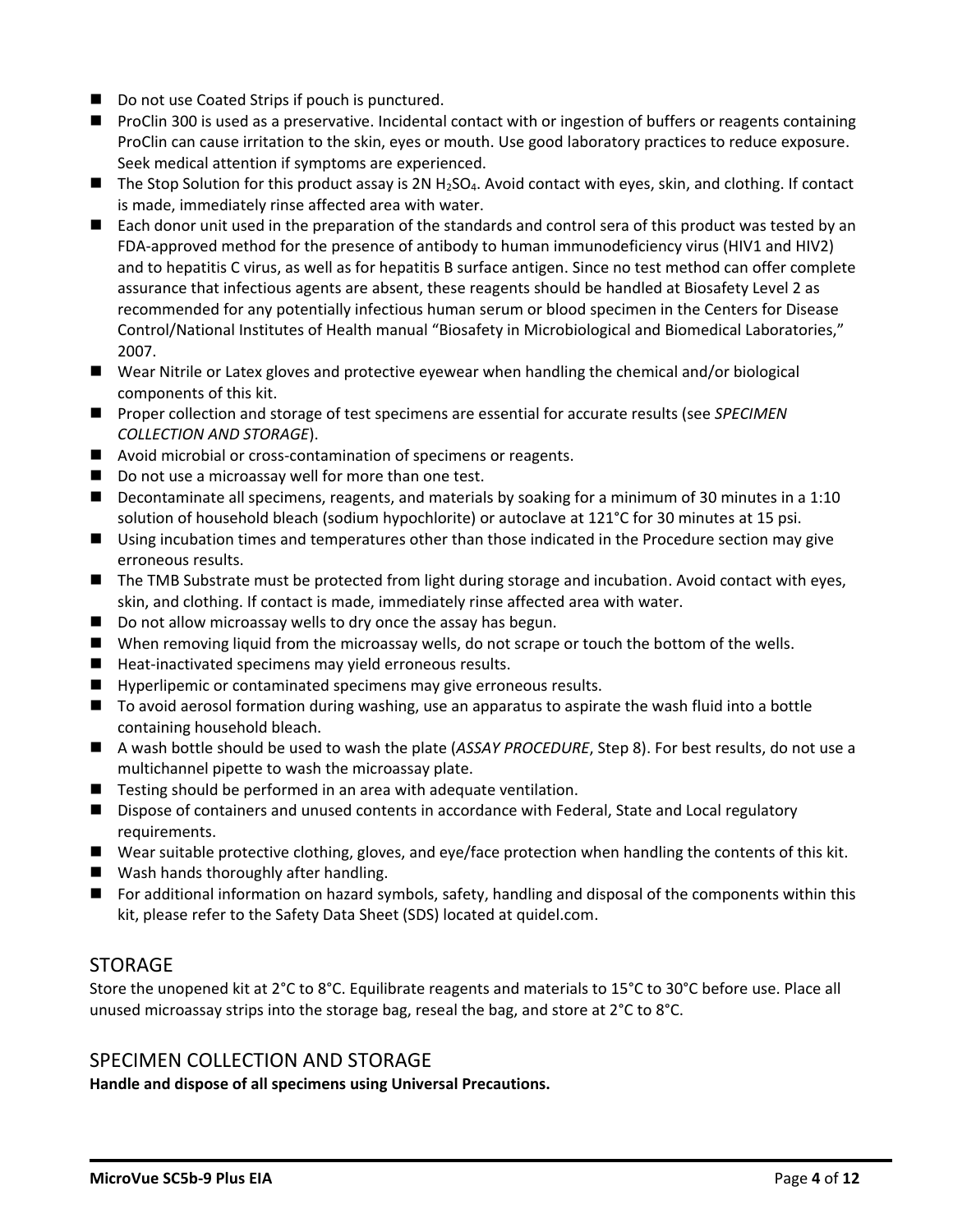The proper collection, processing and storage of specimens is essential since SC5b-9 may be generated in improperly handled specimens through artifactual complement activation.

Values for serum samples will typically be higher than those obtained with EDTA or citrated plasma samples. The SC5b-9 levels in EDTA or citrated plasma may therefore more accurately represent the *in vivo* concentrations.

Serum or EDTA or citrated plasma specimens should be collected aseptically using standard techniques. The specimens should be tested immediately or stored at 4°C or on ice for no longer than four hours before being assayed.

If the specimen cannot be tested within four hours under the guidelines detailed above, the specimen should be frozen at –70°C, or below.

A **Specimen Stabilizing Solution** (Part A9576) can also be used to prepare human serum and plasma specimens for storage. Proper use of this product, available only from Quidel, requires that the specimen be mixed 1:1 with the solution prior to freezing. Additional technical information about the solution is available upon request.

Thaw frozen specimens rapidly at 37°C until just thawed. Transfer thawed specimens immediately to ice (for no longer than four hours) to prevent complement activation prior to dilution. Do not leave specimens at 37°C, as complement activation may occur. Do not thaw specimens at room temperature or 4°C as this can lead to complement activation. Specimens should be tested as soon as possible after thawing. Repeated freezing and thawing is not recommended. If samples are to be re-frozen for further analysis, Quidel suggests freezing multiple aliquots of the specimen to prevent multiple freeze/thaw cycles.

### REAGENT PREPARATION

#### **Bring all reagents and materials to 15°C to 30°C before use.**

After removing the needed reagents and materials, return the unused items to their appropriate storage temperatures (see *STORAGE*).

### Standards and Controls

Standards and Controls do not require dilution or preparation prior to use.

### Wash Solution

Mix the 20X Wash Solution Concentrate by inverting the bottle several times. If the 20X Wash Solution Concentrate has been stored at 2°C to 8°C, crystals may have formed. To dissolve the crystals, warm the bottle in a 37°C to 50°C water bath until all crystals have dissolved, and follow by mixing thoroughly. Prepare the Wash Solution by diluting the entire contents of one of the bottles of 20X Wash Solution Concentrate up to one liter with distilled or deionized water. Mix thoroughly. The Wash Solution is stable for 30 days when stored in a clean container at 2°C to 8°C. If discoloration or cloudiness occurs, discard the reagent.

## Selecting the Microassay Strips

Determine the number of wells required for the assay. It is recommended that the blank wells, Controls, and Standards be tested in duplicate. Remove the strip retainer from the assembled plate. Remove the unneeded strips and place them in the storage bag, reseal the bag, and return it to storage at 2°C to 8°C. Secure the strips to be used in the assay in the assay plate frame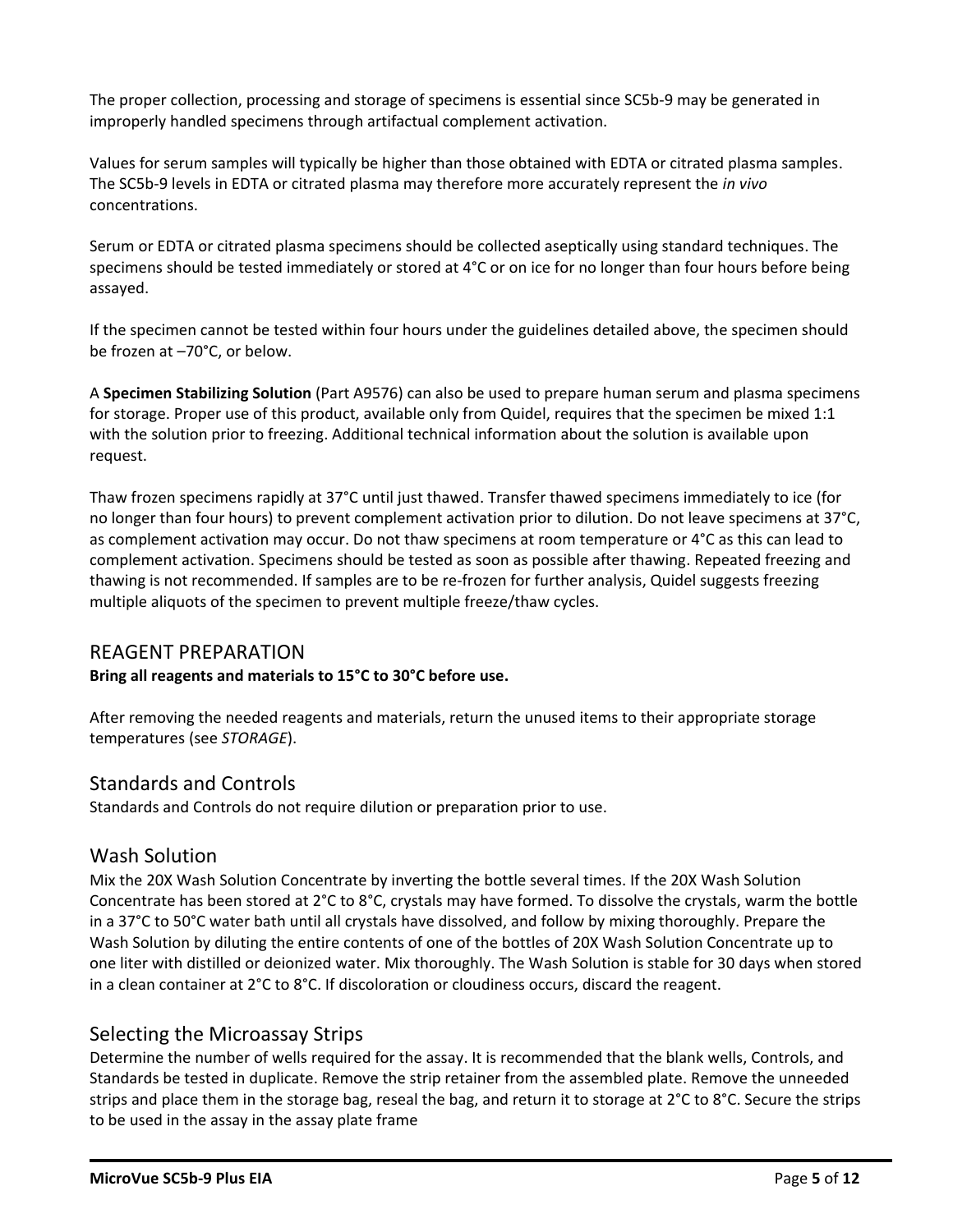## Specimen Dilution

**Caution: Treat all specimens as potentially hazardous. Use Universal Precautions. Do not use heatinactivated, contaminated, or improperly stored specimens.**

#### **Note: See** *SPECIMEN COLLECTION AND STORAGE* **for important notes on proper methods to thaw frozen specimens. Proper sample handling is essential for accurate results.**

Quidel suggests that normal plasma samples be diluted 1:10 in the provided Specimen Diluent; serum samples should be diluted 1:40. A 1:200 dilution, or greater, may be required for a sample with high levels of SC5b-9. Samples must be diluted so that A<sub>450</sub> values observed are above the LLOQ and do not exceed the A<sub>450</sub> value of the SC5b-9 Kit Plus Standard E. Samples with A<sub>450</sub> readings outside this range should be re-assayed at a new dilution.

Determine the number (N) of specimens to be tested. Label test tubes #1 through #N, and record which specimen corresponds to each tube. Prepare an appropriate dilution (see preceding paragraph) of each specimen using the Specimen Diluent. Mix thoroughly, but avoid formation of foam and bubbles. Do not store or reuse diluted specimens.

## Adding Diluted Specimens to the Microtiter Wells

Either of two methods can be used to add diluted specimens, standards, controls, and buffer, to the wells (see Step 6 of *ASSAY PROCEDURE*). For small assay runs where only a few specimens are being tested, the diluted specimens and other reagents may be added directly to their assigned wells with a micropipette (100 µL/well). For small or large runs, but especially larger runs, we recommend the use of a multichannel pipettor for adding specimens as follows. (**This procedure may be used to conveniently add the Conjugate, Substrate, and Stop Solution, as well.**)

In order to load the Standards, Controls and diluted specimens into the microassay wells as rapidly as possible, a "replica plating" procedure can be employed. Instead of adding 100 µL of each Standard, Control, or diluted specimen to the antibody-coated wells individually, 120-130 µL of each solution can be added to individual wells in a blank plate (not provided) corresponding to the final EIA pattern desired. After all the solutions to be tested have been added to the microassay wells in the blank plate, rapidly transfer 100 µL from each blank well to the antibody-coated wells using a multichannel micropipettor. To avoid the possibility of crosscontamination, pipette tips must be changed each time there is a change in the composition of the samples to be transferred.

## ASSAY PROCEDURE

#### **Read entire product Insert before beginning the assay.**

*See REAGENT PREPARATION and WARNINGS AND PRECAUTIONS before proceeding.*

- 1. Record the microassay well positions corresponding to the blank well(s), all test samples, Standards, and Controls, as well as the indicated lot numbers from the vial labels. Label one corner of the Microassay Plate for orientation.
- 2. Prepare the microassay strips as follows:
	- a. Rehydrate microassay wells by adding approximately 300 µL of Wash Solution to each well using a wash bottle or automated filling device.
	- b. Incubate at 15°C to 30°C for two minutes.
	- c. Remove the liquid from each well.
	- d. Invert the plate and tap firmly on absorbent paper twice to remove any remaining liquid.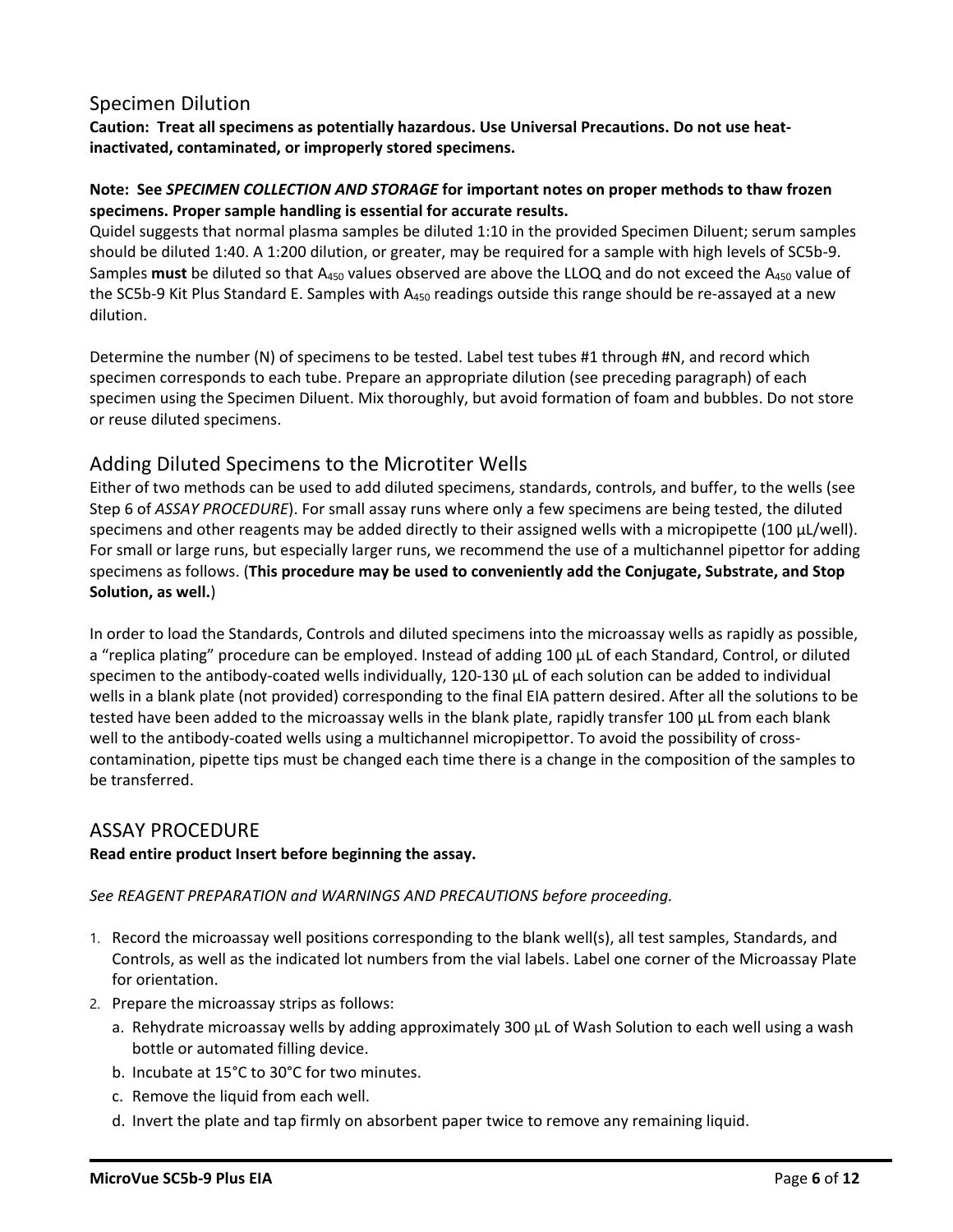- 3. Select one or more wells to serve as a blank. Add 100 µL of Specimen Diluent to the well(s) that will be used to blank the plate reader.
- 4. Add 100 µL of each SC5b-9 Standard (A, B, C, D, E) to duplicate wells. **Note: The standards have already been diluted and are ready to use.**
- 5. Add 100 µL of both the SC5b-9 High Control and SC5b-9 Low Control to duplicate wells. **Note: The controls have already been diluted and are ready to use.**
- 6. Add 100 µL of each diluted specimen to its assigned microassay well. (See *REAGENT PREPARATION*, Specimen Dilution).
- 7. Incubate at  $15^{\circ}$ C to 30°C for 60  $\pm$  1 minutes.
- 8. Wash the microassay wells as follows:
	- a. After the incubation in step 7 (or in step 10 below) remove the liquid from each well.
	- b. Add approximately 300 µL Wash Solution to each well using a wash bottle or automated filling device.
	- c. Incubate the wells for 1 minute at 15°C to 30°C.
	- d. Remove the liquid from each well.
	- e. Add approximately 300 µL Wash Solution to each well.
	- f. Remove the liquid from each well.
	- **g. Repeat steps e-f three additional times.**
	- h. After the fifth wash cycle, invert the plate, and tap firmly on absorbent paper twice to remove any remaining liquid.
- 9. Using a multichannel or repeating pipette, dispense 50 µL of SC5b-9 Plus Conjugate into each washed test well, including the blank well(s).
- 10. Incubate the microassay strips at 15<sup>°</sup>C to 30<sup>°</sup>C for 30  $\pm$  1 minutes.
- 11. Wash the microassay wells after the 30-minute incubation (step 10), as described under *ASSAY PROCEDURE*, step 8.
- 12. Immediately following the wash procedure, dispense 100 µL of the Substrate Solution into each well, including the blank(s).
- 13. Incubate the microassay strips at 15°C to 30°C for 15 ( $\pm$  1) minutes.
- 14. Add 100 µL of Stop Solution to each well to stop the enzymatic reaction. The Stop Solution should be added to the wells in the same order and at the same rate as the Substrate Solution. Gently tap the plate to disperse the color development evenly.

NOTE: Optimal results may be obtained by using the plate reader's auto-mix function (if available) just prior to reading the plate.

- 15. Determine the absorbance reading at 450 nm ( $A_{450}$  value) for each test well within 30 minutes after the addition of the Stop Solution (step 14), making the necessary blank correction.
- 16. Determine the concentration of samples and Controls from the standard curve.
- 17. Dispose of the remaining diluted specimens and controls and the used microassay strips (see *WARNINGS AND PRECAUTIONS*).

# QUALITY CONTROL

Good laboratory practice recommends use of controls to ensure that the assay is performing properly. Each SC5b-9 Plus kit contains High and Low Controls that can be used for this purpose. Control ranges are provided. The Control values are intended to verify the validity of the curve and sample results. Each laboratory should establish its own parameters for acceptable assay limits. If the control values are NOT within your laboratory's acceptance limits, the assay results should be considered questionable, and the samples should be repeated. In addition, the package insert requires that the standard curve generated with the kit Standards meet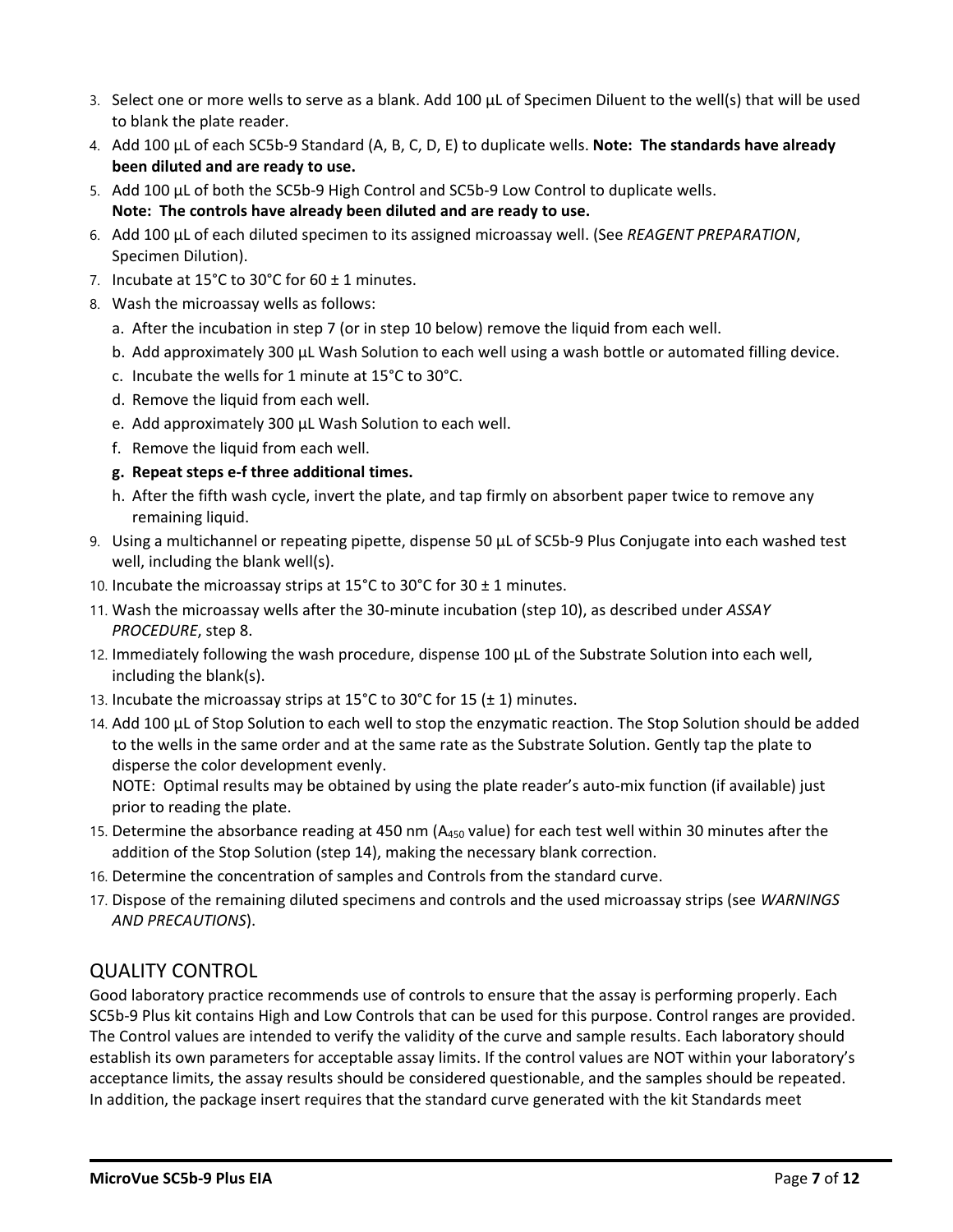stringent validation requirements. If the assay does not meet these requirements, repeat the assay, or contact Quidel Technical Service.

The Certificate of Analysis included in this kit is lot-specific and is to be used to verify that the results obtained by your laboratory are similar to those obtained at Quidel Corporation.

## INTERPRETATION OF RESULTS

## Calculation of Results

**Use of the Standard Curve:** The standard curve for the SC5b-9 Plus EIA is generated using the blank subtracted  $A_{450}$  values for each standard (on the y axis) and the assigned concentration for each standard (on the x axis). After linear regression, the generated standard curve must meet the validation requirements (see below). Most computers and calculators are capable of performing these calculations.

Alternatively, the data may be graphed manually and the values (ng/mL) of the test samples read directly from the best-fit line of the standard curve. An example of a typical standard curve is shown in Figure 1.



Standard E 1.512 170

# Representative Standard Curve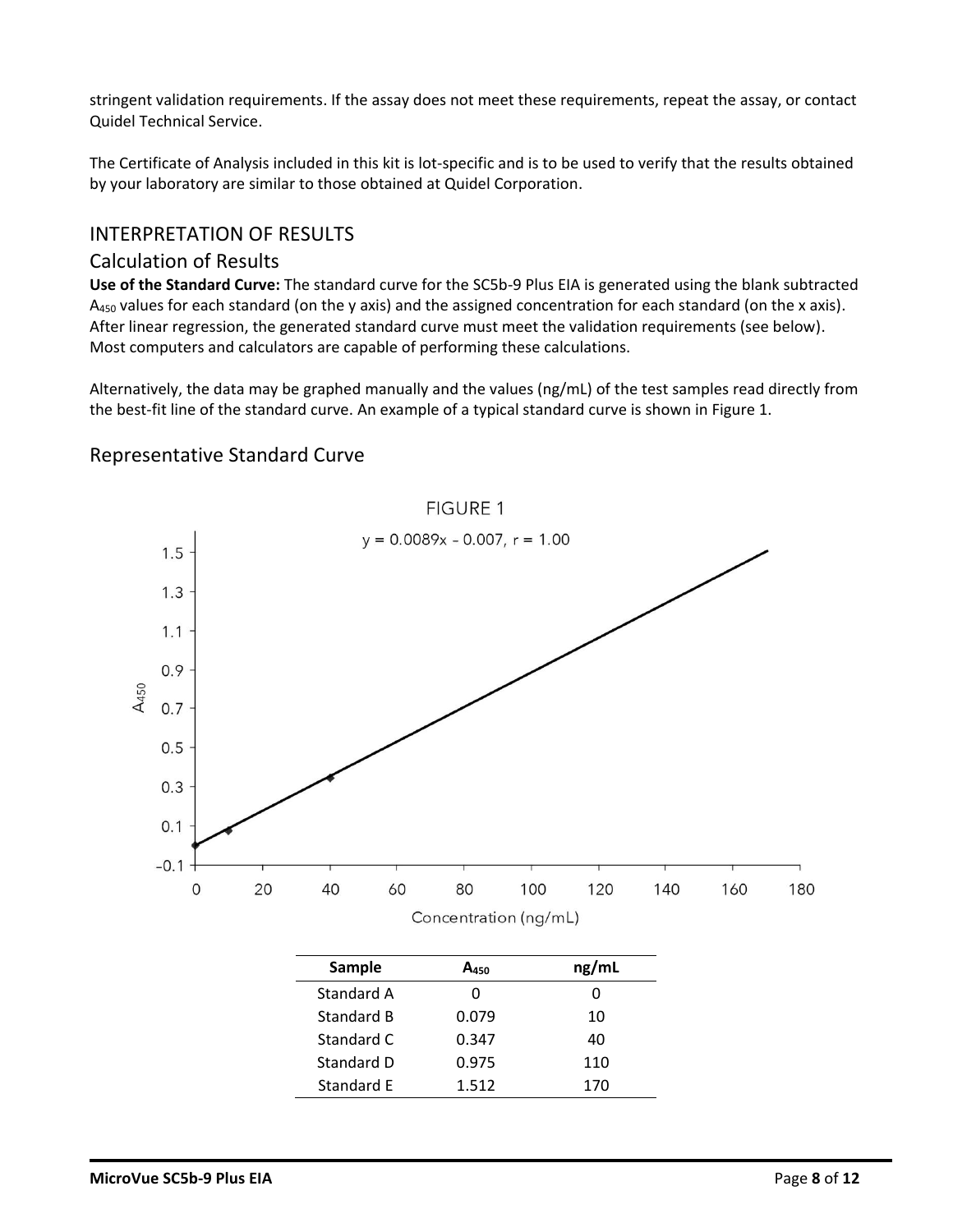# Calculation of Actual SC5b-9 Concentration in Specimens

The assigned concentration on the certificate of analysis are absolute units of SC5b-9 complex. The concentration of SC5b-9 in a specimen is determined by multiplying the determined concentration by the appropriate specimen dilution factor. For example, if an EDTA-plasma specimen is diluted 1:10 for the assay and the linear regression curve yields a concentration of 20 ng SC5b-9/mL, then the concentration of SC5b-9 in the specimen would be 200 ng SC5b-9/mL (or 20 x 10).

In order to obtain accurate SC5b-9 concentration determinations for test specimens that yield A<sub>450</sub> values greater than that of the SC5b-9 Standard E (or that yield  $A_{450}$  values less than the LLOQ), specimens should be re-assayed at a different dilution so that their new  $A_{450}$  values will be within these limits. In all repeat assays the SC5b-9 Standards and Controls must also be retested.

## Validation

Determine the slope, intercept, and correlation coefficient of the derived best-fit line for the SC5b-9 A, B, C, D, and E Standards. The values must be within the specified ranges to qualify the assay:

| correlation coefficient $(r)$ : > 0.95 |                                           |
|----------------------------------------|-------------------------------------------|
|                                        | slope (m): 0.0039 to 0.0123               |
|                                        | y-intercept (b): $(-)0.189$ to $(+)0.201$ |

Refer to the certificate of analysis for the acceptable SC5b-9 concentration range for the Low and High Controls.

### LIMITATIONS OF THE PROCEDURE

This kit is for research use only and is not intended for use in diagnostic procedures.

The MicroVue SC5b-9 Plus Enzyme Immunoassay has been used to test specimens collected as serum or as plasma in EDTA and citrate. Other anticoagulants have not been tested.

### PERFORMANCE CHARACTERISTICS

#### **Limits**

**LOD:** The limit of detection (LOD) for the SC5b-9 assay is 3.7 ng/mL, determined by the upper 3SD limit in a zero standard study.

**LLOQ:** The lower limit of quantitation (LLOQ) for the SC5b-9 assay is 8.8 ng/mL, the lowest concentration on the standard curve that met NCCLS criteria for accuracy and precision.

### Interfering Substances

The following substances were tested in the SC5b-9 Plus assay and not found to interfere with the assay:

| <b>Substance</b> | Concentration |
|------------------|---------------|
| <b>Bilirubin</b> | 40 mg/dL      |
| Hemoglobin       | 500 mg/dL     |
| Triglycerides    | 3000 mg/dL    |
| Li + Heparin     | 14 U/dL       |
| Na + Heparin     | 14 U/dL       |
| C9 Protein       | 180 mg/L      |
| Albumin          | 6000 mg/dL    |
| Glucose          | 1200 mg/dL    |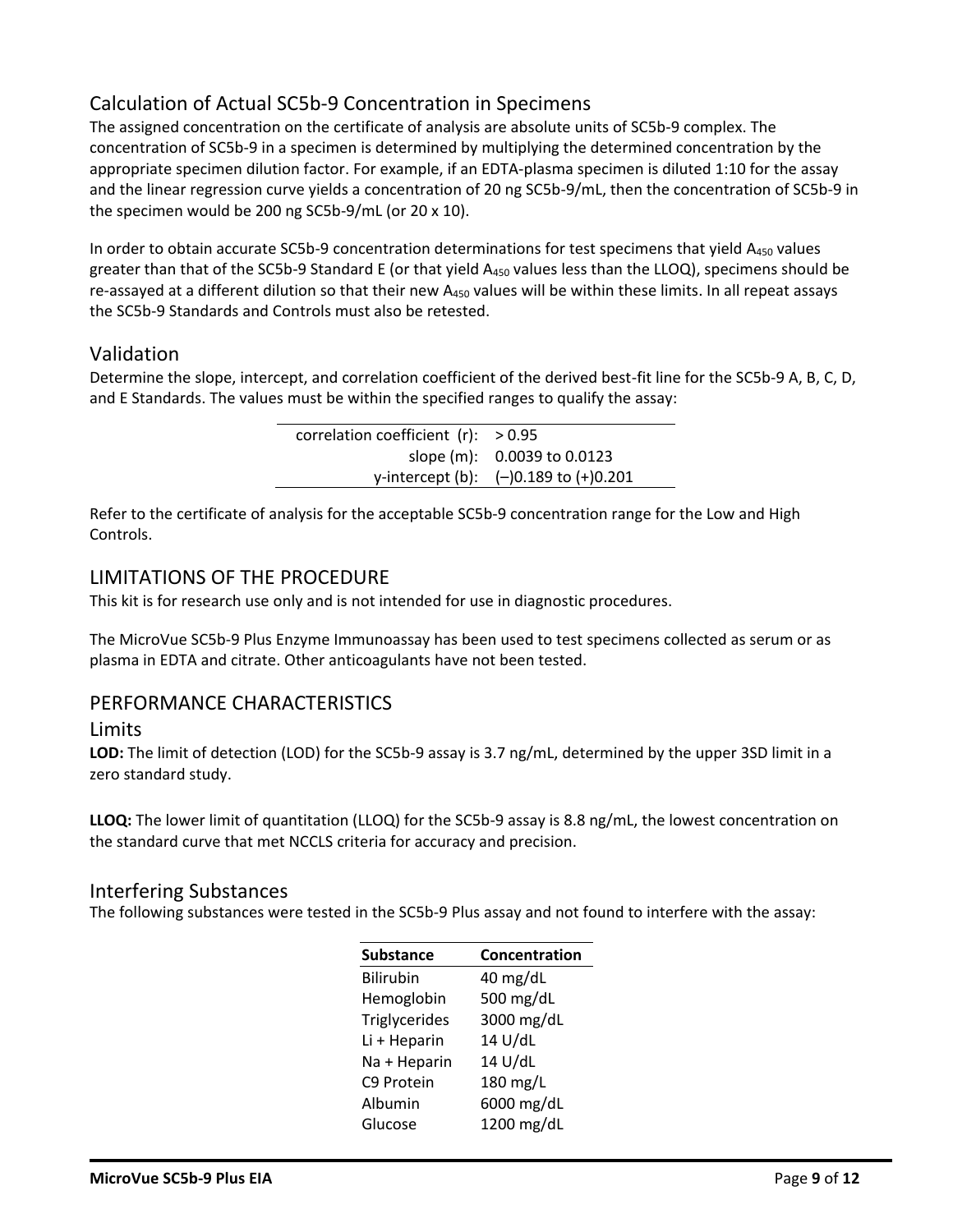Cholesterol 500 mg/dL

### Precision

Within-run and between-run precision was determined by assaying 20 replicates of 2 plasma samples and 2 serum samples in 10 different runs.

| Sample | $SC5b-9$<br>(ng/mL) | Within-run $E$ C.V.<br>(%) | Between-run <sup>2</sup><br>$C.V.$ (%) |
|--------|---------------------|----------------------------|----------------------------------------|
| Plasma | 139.0               | 6.8                        | 13.1                                   |
|        | 462.9               | 1.9                        | 5.2                                    |
| Serum  | 803.6               | 2.8                        | 10.4                                   |
|        | 1410.6              | 1.6                        | 5.0                                    |

 $n = 20$  replicates  $2n = 10$  runs

## Linearity

Linearity was performed by mixing a high plasma sample with a low plasma sample in various ratios to create intermediate levels of analyte. The average recovery was 94% with an absolute range of 86% to 104%.

## **ASSISTANCE**

To place an order or for technical support, please contact a Quidel Representative at 800.874.1517 (in the U.S.) or 858.552.1100 (outside the U.S.), Monday through Friday, from 8:00 a.m. to 5:00 p.m., Eastern Time. Orders may also be placed by fax at (740) 592-9820. For e-mail support contact customerservice@quidel.com or technicalsupport@quidel.com.

For services outside the U.S.A., please contact your local distributor. Additional information about Quidel, our products, and our distributors can be found on our website **quidel.com**.

## **REFERENCES**

- 1. Müller-Eberhard, H.J., The Membrane Attack Complex, Springer Seminars in Immunopathology, Vol. 7, p.93, 1984.
- 2. Lachmann, P.J. and Thompson, R.A., Reactive lysis: The complement-mediated lysis of unsensitized cells. II. The characterization of activated reactor as C56 and the participation of C8 and C9. J. Exp. Med., Vol. 131, p.643, 1970.
- 3. Götze, O., and Müller-Eberhard, H.J., Lysis of erythrocytes by complement in the absence of antibody. J. Exp. Med., Vol. 132, p.898, 1970.
- 4. Kolb, W.P., Haxby, J.A., Arroyave, C.M., and Müller-Eberhard, H .J.. Molecular analysis of the membrane attack mechanism of complement. J. Exp. Med., Vol. 135, p.549, 1972.
- 5. Kolb, W.P., and Müller-Eberhard, H.J., The membrane attack mechanism of complement. Isolation and subunit composition of the C5b-9 complex, J. Exp. Med., Vol. 141, p.724, 1975.
- 6. Podack, E.R., Kolb, W.P., and Müller-Eberhard, H.J., The C5b-6 complex: formation, isolation, and inhibition of its activity by lipoprotein and the S-protein of human serum. J. Immunol., Vol. 120, p.1841, 1978.
- 7. Podack, E.R. and Müller-Eberhard, H.J., Isolation of human S-protein, of an inhibitor of the membrane attack complex of complement. J. Biol. Chem., Vol. 254, p.9808, 1979.

MicroVue is a trademark of Quidel Corporation. Any other trademark contained in this document is the property of its respective owner and its use herein does not imply sponsorship or endorsement of any products or services.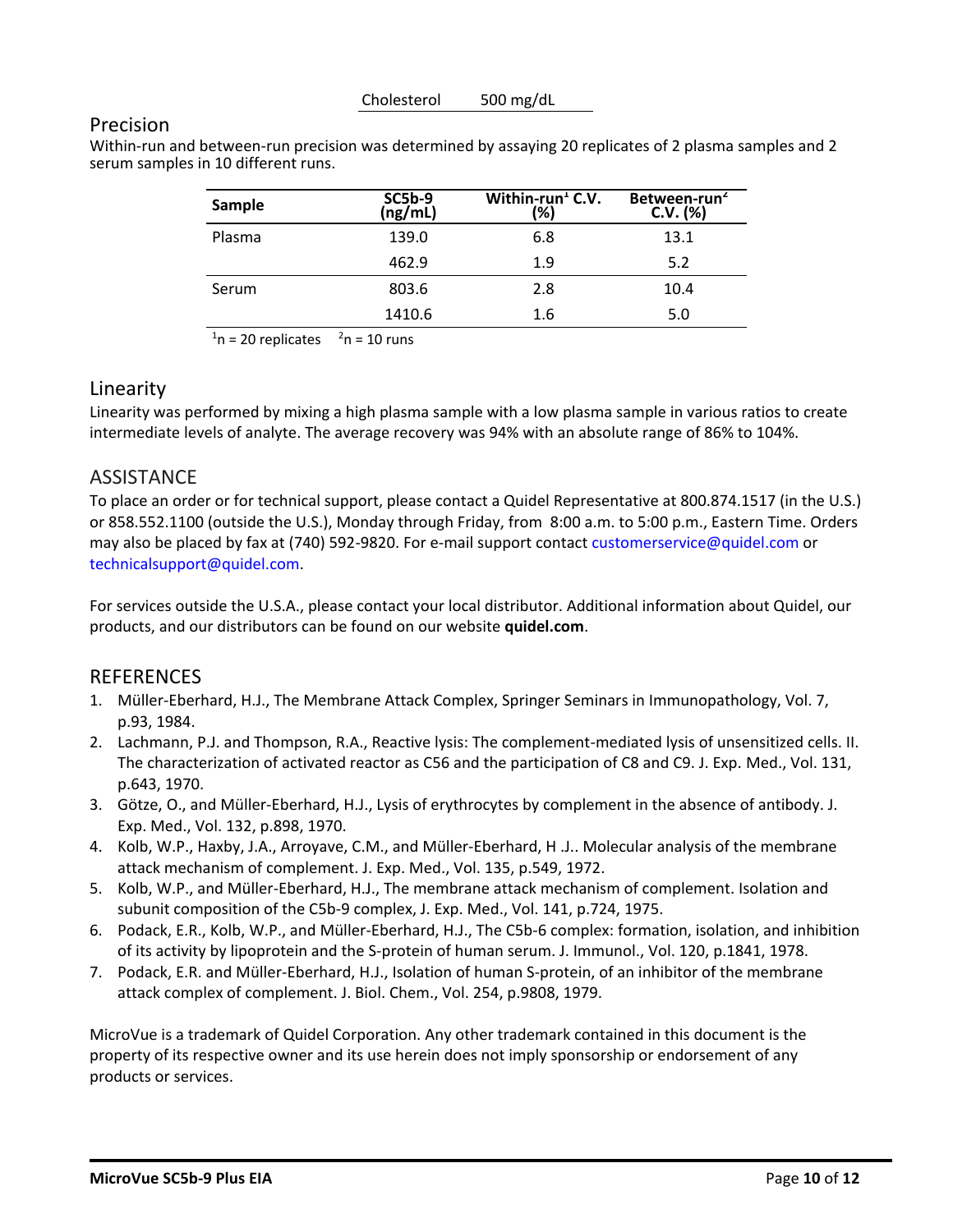$REF$ 

A020 – MicroVue SC5b-9 Plus EIA Kit





**Quidel Corporation** 2005 East State Street, Suite 100 Athens, OH 45701 USA **quidel.com PIA020003EN00 (02/22)**